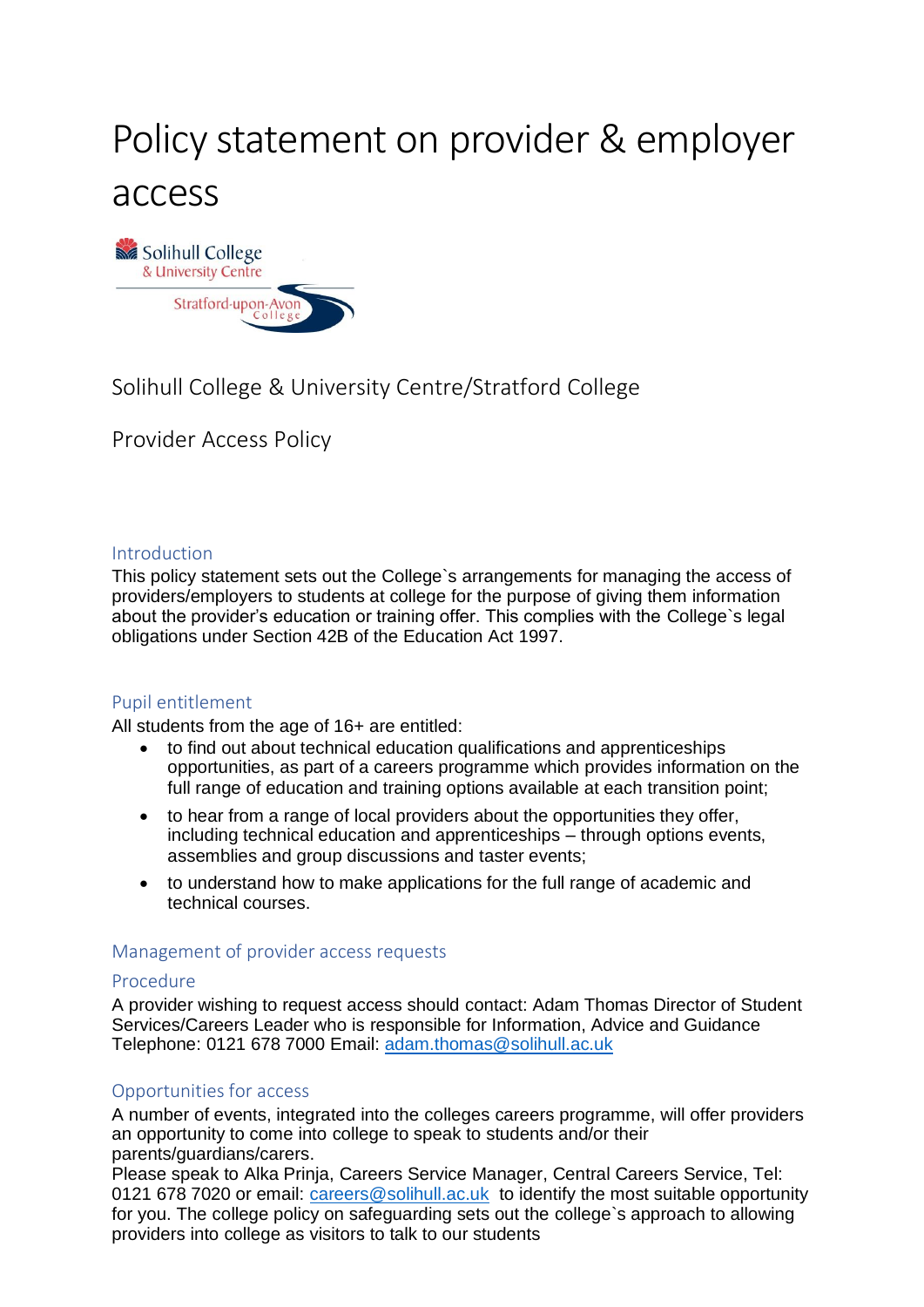## Solihull College & University Centre/Stratford College – Careers Programme 2021/2022

 $\mathbf{r}$ 

| Solihull College & University Centre / Stratford College<br>Careers Programme 2020-2021 |        |        |        |        |        |        |        |        |        |        |        |        |
|-----------------------------------------------------------------------------------------|--------|--------|--------|--------|--------|--------|--------|--------|--------|--------|--------|--------|
| Activity/Month                                                                          | Aug    | Sept   | Oct    | Nov    | Dec    | Jan    | Feb    | Mar    | Apr    | May    | Jun    | Jul    |
| Careers Guidance                                                                        |        |        |        |        |        |        |        |        |        |        |        |        |
| 1-1 Careers Guidance (G8)                                                               | $\ast$ | $\ast$ | $\ast$ | $\ast$ | $\ast$ | $\ast$ | $\ast$ | $\ast$ | $\ast$ | $\ast$ | $\ast$ | $\ast$ |
| Transition checks - right<br>learner, right course (G8)                                 | $\ast$ | *      | *      |        |        |        |        |        |        |        |        |        |
| Careers Advice at Open<br>Events (G8)                                                   | $\ast$ |        |        | *      |        |        |        | $\ast$ |        |        | *      |        |
| <b>Careers Advice at PEGS week</b><br>(G1, G7)                                          | $\ast$ |        |        |        |        |        |        |        |        |        |        |        |
| Careers Inductions (G1, G8)                                                             | $\ast$ | $\ast$ |        |        |        |        |        |        |        |        |        |        |
| Schools and outreach<br>engagement events (G8)                                          | $\ast$ | $\ast$ | *      | $\ast$ | $\ast$ | $\ast$ | $\ast$ | $\ast$ | $\ast$ | *      | *      |        |
| <b>Email &amp; Telephone Careers</b><br>Guidance (G1, G8)                               | *      | $\ast$ | *      | *      | $\ast$ | $\ast$ | *      | $\ast$ | *      | $\ast$ | *      |        |
| <b>Careers Events</b>                                                                   |        |        |        |        |        |        |        |        |        |        |        |        |
| Careers & Apprenticeship<br>Fair (G2, G4, G5, G7)                                       |        |        |        |        |        |        |        | $\ast$ | *      |        |        |        |
| HE Fair (G7)                                                                            |        | *      |        |        |        |        |        |        | $\ast$ |        |        |        |
| HE Information Talks (G7)                                                               |        |        |        |        |        |        |        | *      | $\ast$ | *      | *      |        |
| Personal Statement Drop-ins<br>(G7, G8)                                                 | $\ast$ | $\ast$ | $\ast$ | *      | $\ast$ |        |        |        |        |        |        |        |
| National Skills Test for<br>Teaching (G8)                                               |        |        |        | *      |        |        |        |        |        |        |        |        |
| <b>Bespoke Industry Careers</b><br>Event (G2,G4,G5,G8)                                  |        |        |        |        |        | $\ast$ |        |        |        |        |        |        |
| Options at 18 (G3, G5, G7,<br>G8)                                                       |        |        |        |        |        |        | *      | ∗      |        |        |        |        |
| <b>National Apprenticeships</b><br>week(G1, G2, G4, G5)                                 |        |        |        |        |        |        |        | $\ast$ |        |        |        |        |
| <b>Higher Education Support</b>                                                         |        |        |        |        |        |        |        |        |        |        |        |        |
| HE Information Talks (G7)                                                               |        |        |        |        |        |        |        | $\ast$ | $\ast$ | $\ast$ | $\ast$ |        |
| <b>UCAS registration tutorials</b><br>(G7)                                              |        | $\ast$ | $\ast$ | $\ast$ |        |        |        |        |        |        |        |        |
| <b>Personal Statement Drop-ins</b><br>(G7, G8)                                          | $\ast$ | $\ast$ | $\ast$ | $\ast$ | $\ast$ |        |        |        |        |        |        |        |
| Student Finance Talks (G7)                                                              |        |        |        |        |        |        | $\ast$ | $\ast$ | $\ast$ | $\ast$ |        |        |
| UCAS Clearing advice (G7,<br>G8)                                                        | $\ast$ | $\ast$ |        |        |        |        |        |        |        |        | $\ast$ | $\ast$ |